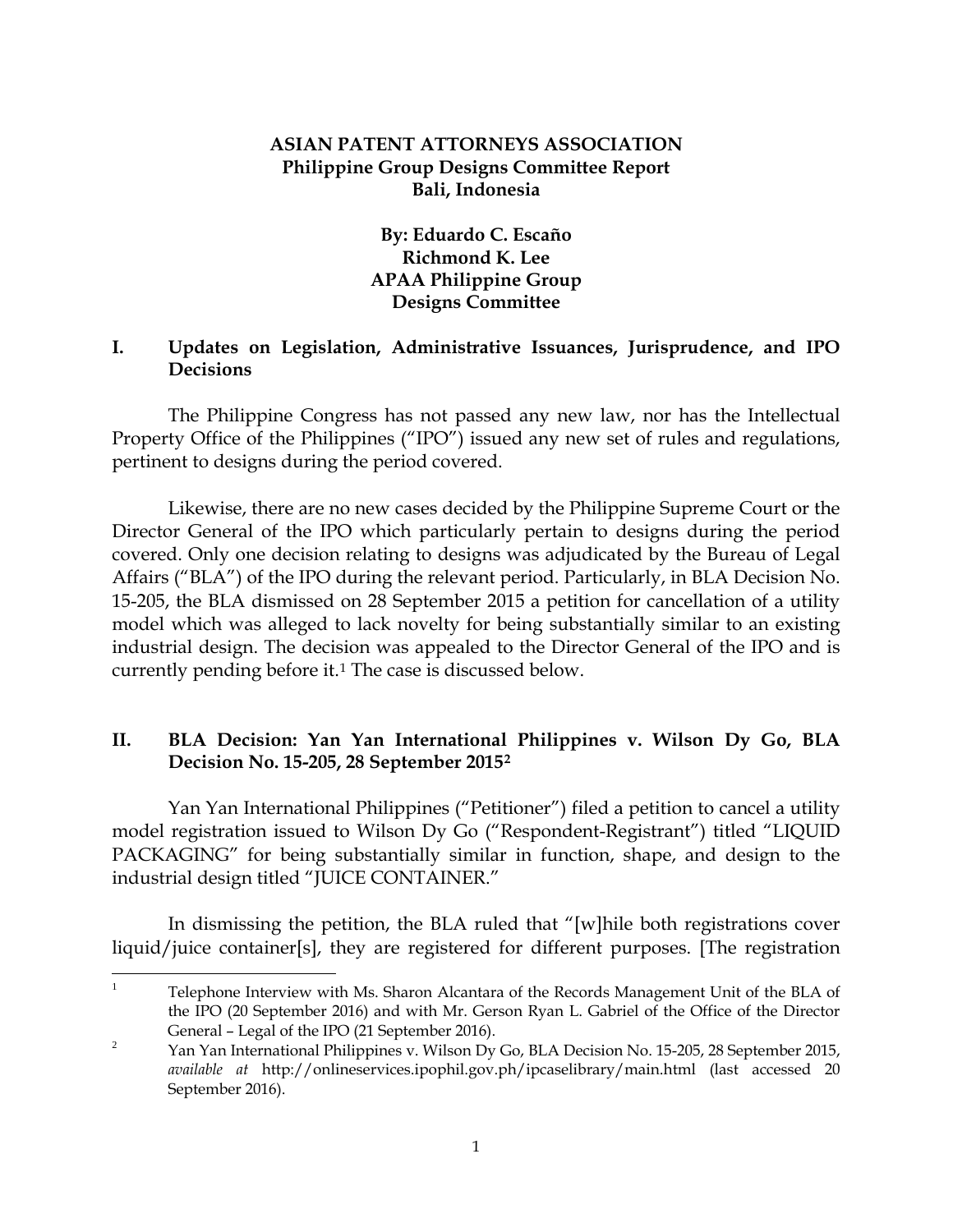over the industrial design, 'JUICE CONTAINER'] covers the ornamental features of its product while the Petitioner's utility model refers to its functionality."

Further, merit was found in the Respondent-Registrant's argument that "its utility model for 'LIQUID PACKAGING' is distinct in view of the tearable upper portion for its juice drink container. Scrutinizing ID Registration No. [3-]2003-00315, there is no way for validating or confirming the same as the latter pertains solely [to] the ornamental design and not as to function. As such, the extent of the protection of the industrial design registration for 'JUICE CONTAINER' cannot encompass [ ] more than what is granted. To allow the same will create a dangerous precedent wherein industrial designs, which do not require the element of industrial applicability, can be used as a ground to cancel a utility model registration."

In summary, the BLA distinguished a utility model from an industrial design as to definition, requisites, and scope of protection, as follows:

"[W]hile a utility model pertains to a useful object, an industrial design is any composition of lines or colors or any three-dimensional form, whether or not associated with lines or colors: Provided, That such composition or form gives a special appearance to and can serve as pattern for an industrial product or handicraft. From the above definitions alone, it is clear that utility models and industrial designs differ in many aspects. An industrial design pertains to the ornaments or aesthetic feature while the utility model as to the use or function. In addition, as to registrability, the law only requires novelty for an industrial design while that of a utility model requires, in addition to novelty, that it must be industrially applicable."

#### **III. Recent Developments in the IPO**

#### *A. WIPO Pilot Study on Industrial Design in the Philippines*

A write-up provided by the IPO on the study reads as follows:

"The World Intellectual Property Organization (WIPO) will conduct a pilot study on the use of industrial design (ID) in three Southeast Asian countries namely: Indonesia, Philippines, and Thailand. These countries have posted the highest number of ID filings in the region. The Study aims to better understand the motivation behind securing industrial design rights and how this intellectual property (IP) instrument is being used in a dynamic business setting such as the Philippines. On 13 June 2016, 25 ID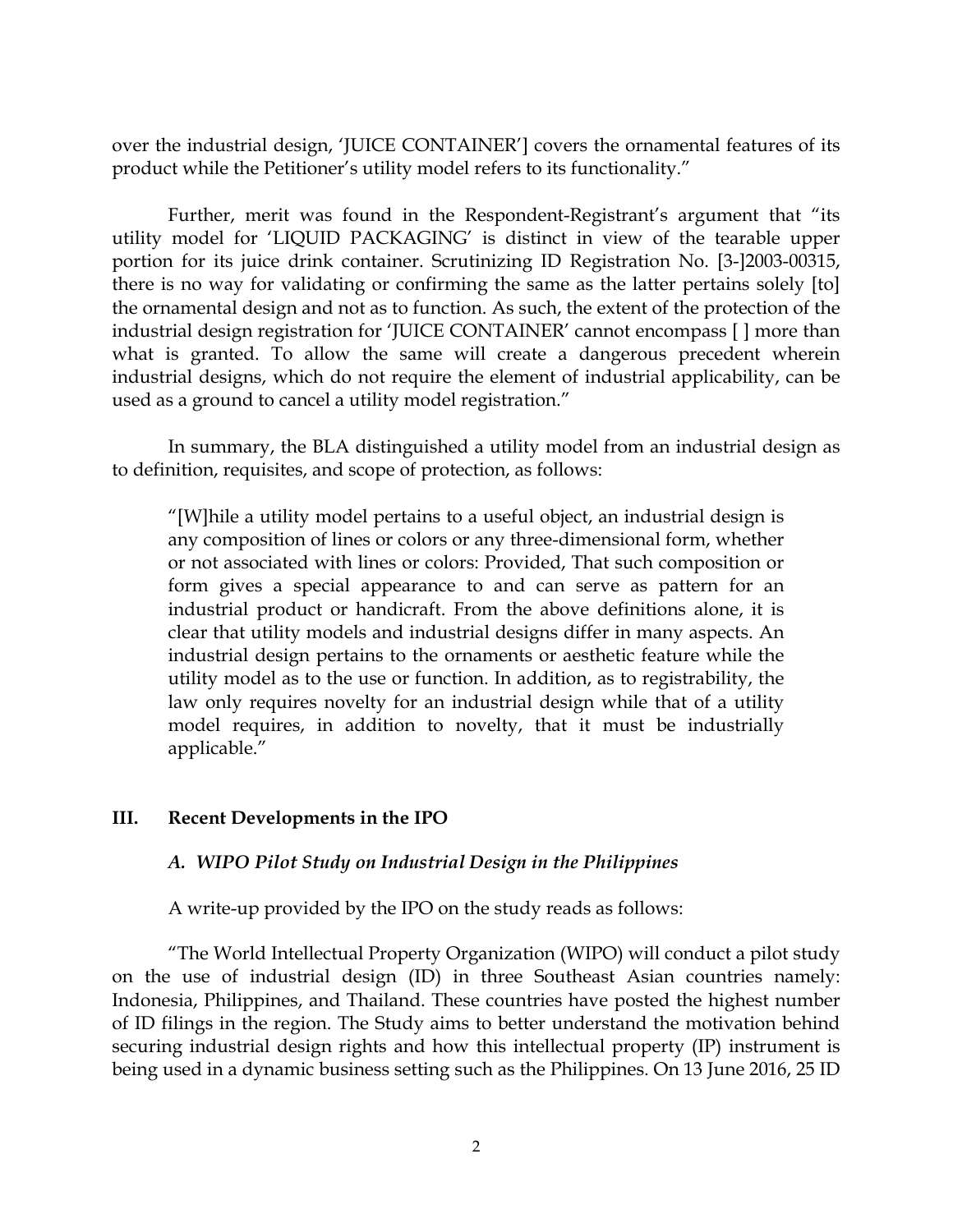designers and stakeholders met with WIPO and the officials from Intellectual Property Office of the Philippines (IPOPHL) to solicit cooperation from the stakeholders to participate in the survey and gather suggestions and insights on how the Study should be developed and formatted.

"Mr. Carsten Fink, Chief Economist of the WIPO Economics and Statistics Division together with his colleague, Ms. Maryam Zehtabchi presented their project 'Understanding the Use of Industrial Designs in Southeast Asian Countries.' The Study will provide local designers with the opportunity to contribute and share their experience on leveraging ID protection to move their business forward.

"The Study will be cascaded and implemented in the Philippines through IPOPHL and Dr. Ramon Clarete of the University of the Philippines (UP) School of Economics who is WIPO's academic partner in conducting the study work in the country. It is expected to commence by September of this year.

"Aside from the Study mechanics, Mr. Fink introduced the Hague System to the participants. Through the Hague System, applicants may obtain international registration for their ID through a single application. As of date, the Philippines has not acceded to the System but is expected to do so in 2018."[3](#page-2-0)

# *B. Online Filing for Designs*

Similar to the online filing service for trademarks made available on the IPO website,<sup>[4](#page-2-1)</sup> the IPO also plans to implement an online filing service for designs within the last quarter of 2016.<sup>[5](#page-2-2)</sup>

# *C. Industrial Design Statistics*

# **1. Filings**

As of the end of August 2016, nine hundred forty-six (946) applications for registration of industrial designs have been filed for the year. Out of the said number, three hundred nineteen (319) were filed by non-residents while six hundred twenty-

<span id="page-2-0"></span> $\overline{a}$ <sup>3</sup> Intellectual Property of the Philippines, *WIPO launches study on Industrial Design in PHL*, *available at* http://www.ipophil.gov.ph/releases/2014-09-22-06-26-21/446-wipo-launches-study-onindustrial-design-in-phl (last accessed 19 September 2016).

<span id="page-2-1"></span><sup>4</sup> Intellectual Property Office of the Philippines, *IPOPHL eTMfile, available at*  http://onlineservices.ipophil.gov.ph/etmfile/ (last accessed 17 September 2016).

<span id="page-2-2"></span><sup>&</sup>lt;sup>5</sup> Telephone Interview with Ms. Amelita Amon, Officer-in-Charge of the Industrial Design and Integrated Circuit Examining Division of the Bureau of Patents of the IPO (09 & 20 September 2016).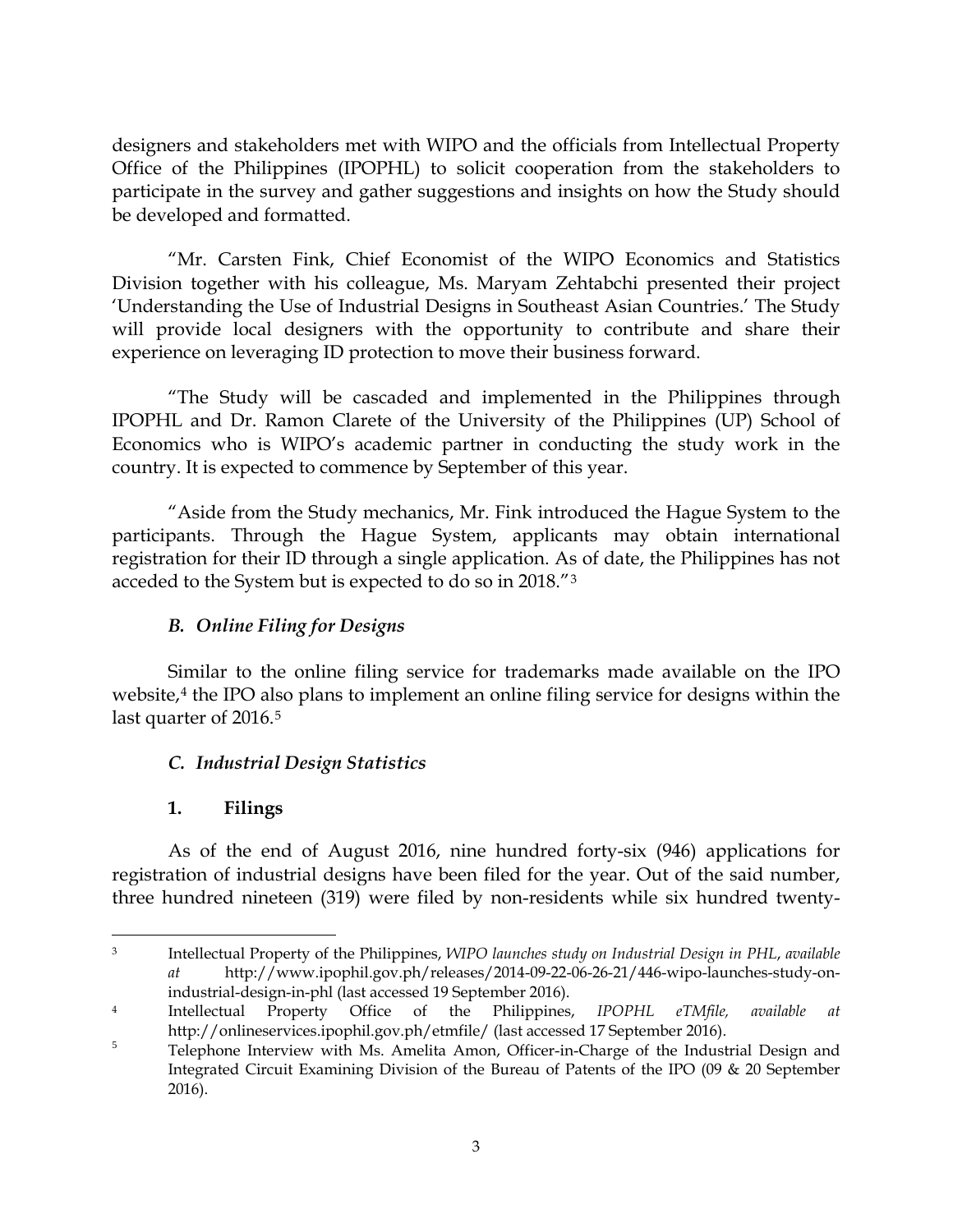seven ([6](#page-3-0)27) have been filed by residents. The table<sup>6</sup> below shows the data of filings from 2000 to 2016, indicating a consistency in the number of filings for industrial design registration:

| <b>YEAR</b> | NON-<br><b>RESIDENT</b> | <b>RESIDENT</b> | <b>TOTAL</b> |
|-------------|-------------------------|-----------------|--------------|
| 2000        | 322                     | 261             | 583          |
| 2001        | 356                     | 358             | 714          |
| 2002        | 336                     | 449             | 785          |
| 2003        | 338                     | 670             | 1,008        |
| 2004        | 481                     | 543             | 1,024        |
| 2005        | 632                     | 642             | 1,274        |
| 2006        | 487                     | 472             | 959          |
| 2007        | 427                     | 440             | 867          |
| 2008        | 571                     | 542             | 1,113        |
| 2009        | 318                     | 492             | 810          |
| 2010        | 409                     | 435             | 844          |
| 2011        | 532                     | 581             | 1,113        |
| 2012        | 474                     | 756             | 1,230        |
| 2013        | 485                     | 877             | 1,362        |
| 2014        | 518                     | 815             | 1,333        |
| 2015        | 555                     | 529             | 1,084        |
| 2016        | 319                     | 627             | 946          |

### **2. Registrations**

As of the end of August 2016, six hundred forty-four (644) industrial design applications were successfully registered for the year. Out of the said number, three hundred thirty-eight (338) were registered under names of non-residents while three hundred six (306) were registered under names of residents. The table[7](#page-3-1) below shows the data of registration from 2005 to 2016, indicating a consistency in the number of registrations for industrial designs:

<span id="page-3-0"></span> $\overline{a}$ <sup>6</sup> Intellectual Property Office of the Philippines, *IP Statistics, available at* http://www.ipophil.gov.ph/images/IPOffice/IPStatistics2005-2016August2016.pdf (last accessed 17 September 2016).

<span id="page-3-1"></span><sup>7</sup> Intellectual Property Office of the Philippines, *IP Statistics, available at* http://www.ipophil.gov.ph/images/IPOffice/IPStatistics2005-2016August2016.pdf (last accessed 20 September 2016).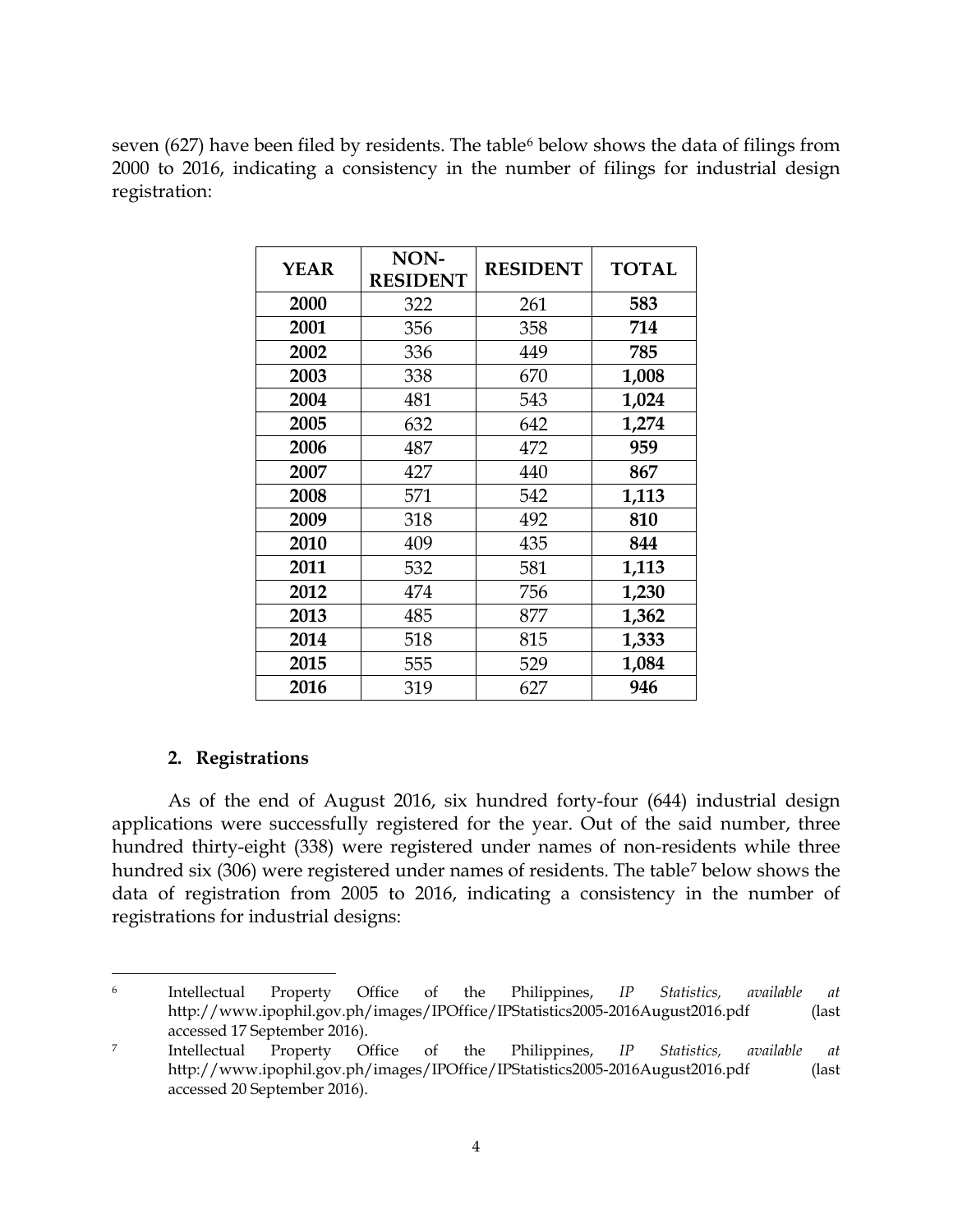| <b>YEAR</b> | NON-<br><b>RESIDENT</b> | <b>RESIDENT</b> | <b>TOTAL</b> |
|-------------|-------------------------|-----------------|--------------|
| 2005        | 339                     | 425             | 764          |
| 2006        | 450                     | 433             | 883          |
| 2007        | 860                     | 475             | 1,335        |
| 2008        | 641                     | 588             | 1,229        |
| 2009        | 404                     | 405             | 809          |
| 2010        | 307                     | 280             | 587          |
| 2011        | 379                     | 366             | 745          |
| 2012        | 483                     | 510             | 993          |
| 2013        | 500                     | 822             | 1,322        |
| 2014        | 450                     | 669             | 1,119        |
| 2015        | 458                     | 556             | 1,014        |
| 2016        | 338                     | 306             | 644          |

## **3. Turn-Around Time Between Filing and Registration**

As of the end of August 2016, the average turn-around time ("TAT") between filing and registration of industrial design applications for the year is 6.71 months. The table[8](#page-4-0) below shows the annual average TAT from 2005 to 2016:

| <b>YEAR</b> | <b>AVERAGE NUMBER</b><br><b>OF MONTHS</b> |  |
|-------------|-------------------------------------------|--|
| 2005        | 14.3                                      |  |
| 2006        | 19.28                                     |  |
| 2007        | 12.89                                     |  |
| 2008        | 7.9                                       |  |
| 2009        | 6.11                                      |  |
| 2010        | 6.64                                      |  |
| 2011        | 6.08                                      |  |
| 2012        | 6.13                                      |  |
| 2013        | 5.84                                      |  |
| 2014        | 7.56                                      |  |
| 2015        | 8.04                                      |  |
| 2016        | 6.71                                      |  |

<span id="page-4-0"></span> E-mail correspondence dated 22 September 2016 to Mr. Richmond K. Lee from Mr. Allan L. Laforteza, Officer-in-Charge of the Records Management Unit of the IPO-Bureau of Patents.

 $\overline{a}$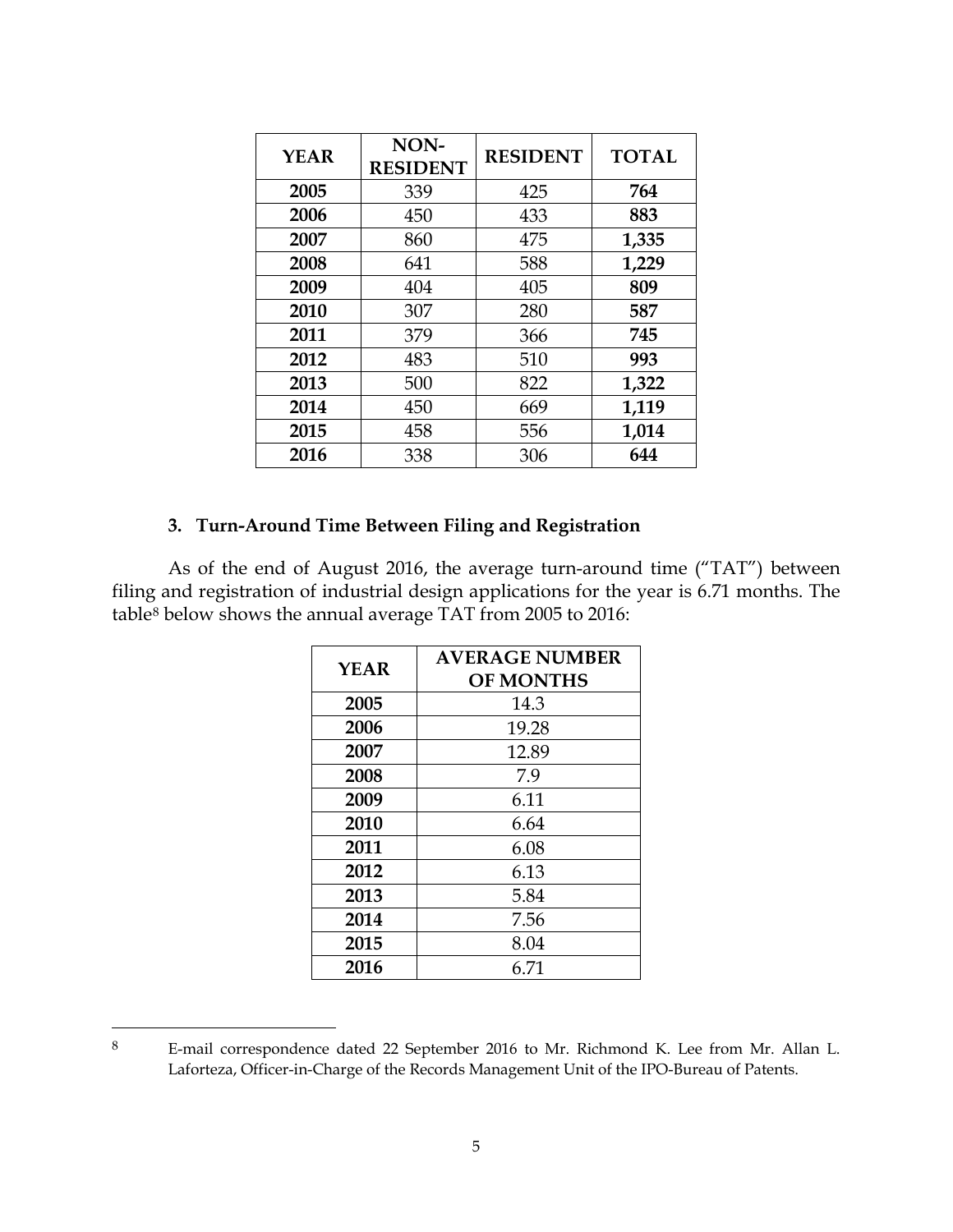#### **4. Top Countries of Origin**

For the year 2015, local applicants had the most number of applications for registration of industrial design numbering five hundred thirty-nine (539) and constituting 48.82% of the one thousand one hundred four (1,104) total filings. The Philippines was followed by Japan and the United States of America ("U.S."), which filed one hundred seventy-four (174) and one hundred thirty-four (134) applications, respectively. Filings by Japan and the U.S. constitute 15.76% and 12.14% of the total filings, respectively. Other top countries of origin for industrial design in 2015 include Republic of Korea, United Kingdom ("U.K."), People's Republic of China, the Netherlands, Switzerland, Germany, Sweden, and Italy. The table<sup>[9](#page-5-0)</sup> below shows the data of the top countries of origin in 2015 with their corresponding number of filings and the percentage thereof vis-à-vis the total number of applications filed:

|                               |                | $\%$ OF        |
|-------------------------------|----------------|----------------|
| <b>COUNTRY</b>                | <b>FILINGS</b> | <b>TOTAL</b>   |
|                               |                | <b>FILINGS</b> |
| PH - Philippines              | 539            | 48.82%         |
| JP - Japan                    | 174            | 15.76%         |
| <b>US - United States of</b>  | 134            | 12.14%         |
| America                       |                |                |
| <b>KR</b> - Republic of Korea | 50             | 4.53%          |
| <b>UK</b> - United Kingdom    | 33             | 2.99%          |
| CN - People's Republic        | 21             | 1.90%          |
| of China                      |                |                |
| NL - Netherlands              | 21             | 1.90%          |
| CH - Switzerland              | 19             | 1.72%          |
| DE - Germany                  | 18             | 1.63%          |
| SE - Sweden                   | 12             | 1.09%          |
| $IT$ – Italy                  | 10             | 0.91%          |
| <b>TOTAL</b>                  | 1,104          |                |

<span id="page-5-0"></span> $\overline{a}$ <sup>9</sup> Intellectual Property Office of the Philippines, *Top Countries of Origin, available at* http://www.ipophil.gov.ph/images/TransparencySeal/TopCountriesofOrigin021916.pdf (last accessed 20 September 2016).